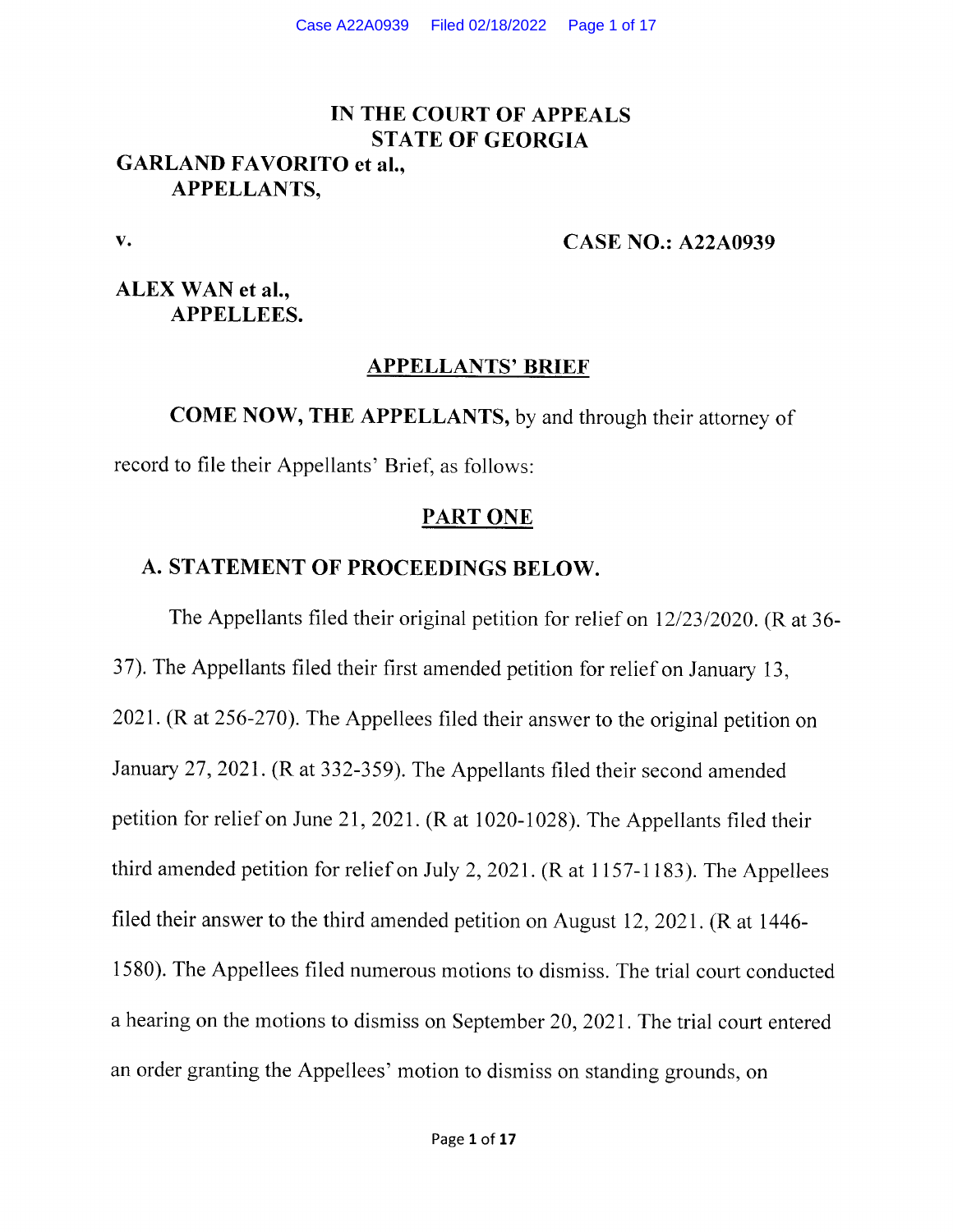October 13,2021. (R at 2040-2053). It is this order that the Appellants are seeking to appeal.

#### B. FACTS RELEVANT TO APPEAL.

The Appellants were entitled to vote, and did vote, in the November 3, 2020 general election and live in various counties throughout the State of Georgia, including Fulton County. (R at 1157-1158). The Appellants pled that they would be participating in future elections (R at 1167-1168). The Respondents, at the time of the original petition, were members of the Fulton County Board of Elections, and were sued in their individual capacities. (R at 1 158). The Appellants pled that Susan Voyles personally observed, as a hand count auditor, what she believed were fraudulent or fabricated absentee ballots, because the suspect absentee ballots were not creased, were not marked with a writing instrument, were marked identically in the down ballot races or appeared to be of a different paper stock than other ballots. (R at 1160). The Appellants pled that Barbara Hartman personally observed, as a hand count auditor, what she believed were fraudulent or fabricated absentee ballots, because the suspect absentee ballots were not creased, were not marked with a writing instrument, or appeared to be of a different paper stock than other ballots. (R at 1160). The Appellants also pled that Dr. Sonia Francis-Rolle personally observed, as a hand count auditor, what she believed were fraudulent or fabricated absentee ballots, because the suspect absentee ballots were not creased,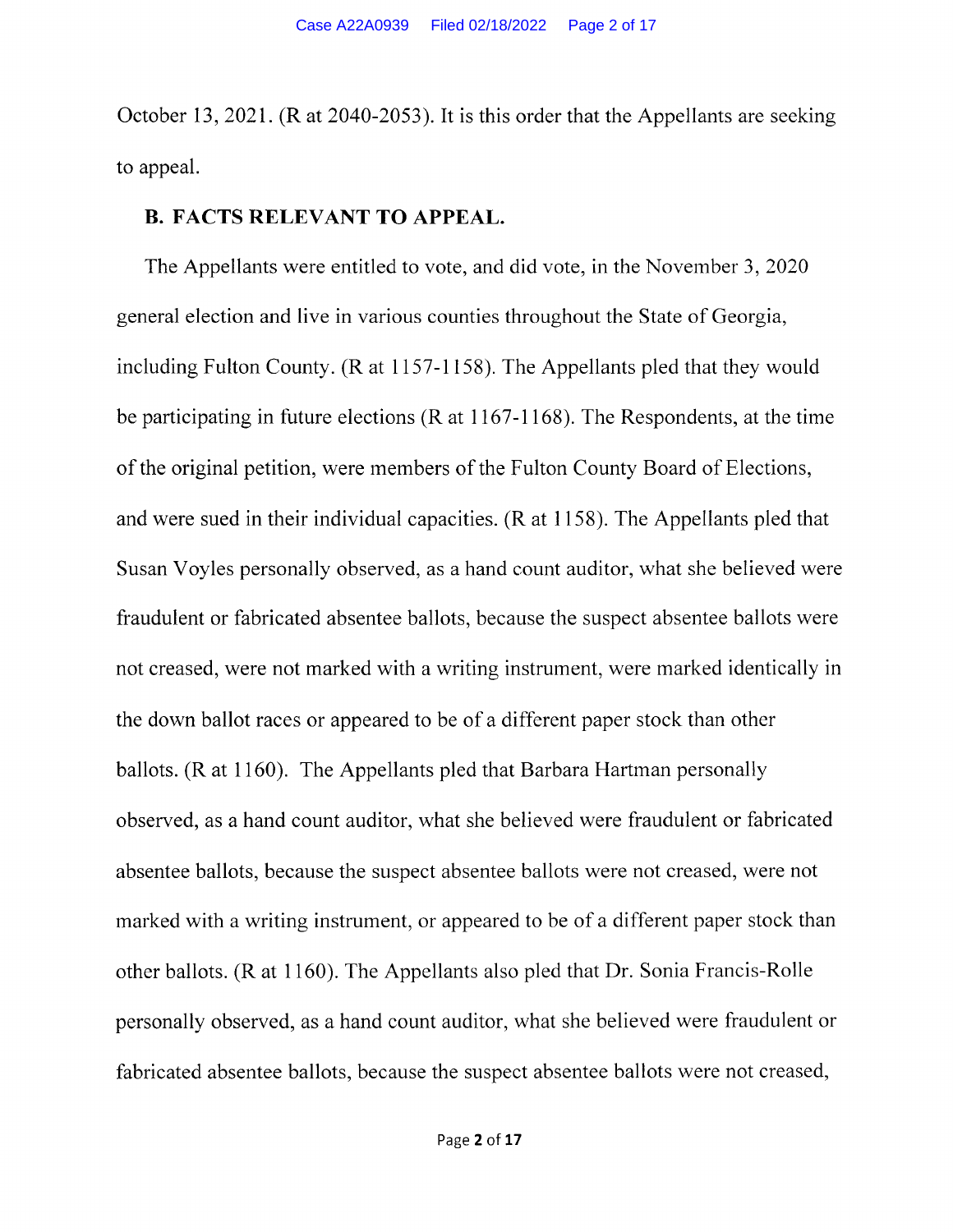were not marked with a writing instrument, or appeared to be of a different paper stock than other ballots.  $(R \text{ at } 1160-1161)$ . The Appellants also pled that Gordon Rolle personally observed, as a hand count auditor, what he believed were fraudulent or fabricated absentee ballots, because the suspect absentee ballots were not creased, were not marked with a writing instrument, or appeared to be of a different paper stock than other ballots. (R at 1161). These witnesses provided sworn affidavits attesting to the above facts, which were filed into the record on December 23, 2020 (R at 90-126). Upon learning these facts, the Appellants filed the instant suit, alleging that the weight of their vote was diluted or even nullified by the inclusion and counting of fabricated and fraudulent absentee ballots (R at ll57-l 183). The trial court, after a hearing on the Appellees' Motion to Dismiss, improperly found that the Appellants lacked standing to assert a claim for vote dilution, stating that the Appellants' vote being diluted in this fashion was a generalized grievance, and not a particularized injury as is required for standing purposes. (R at 2040-2053). The Appellants' claims were preserved for appeal by way of a final and appealable order entered by the trial court. (R at 2040-2053).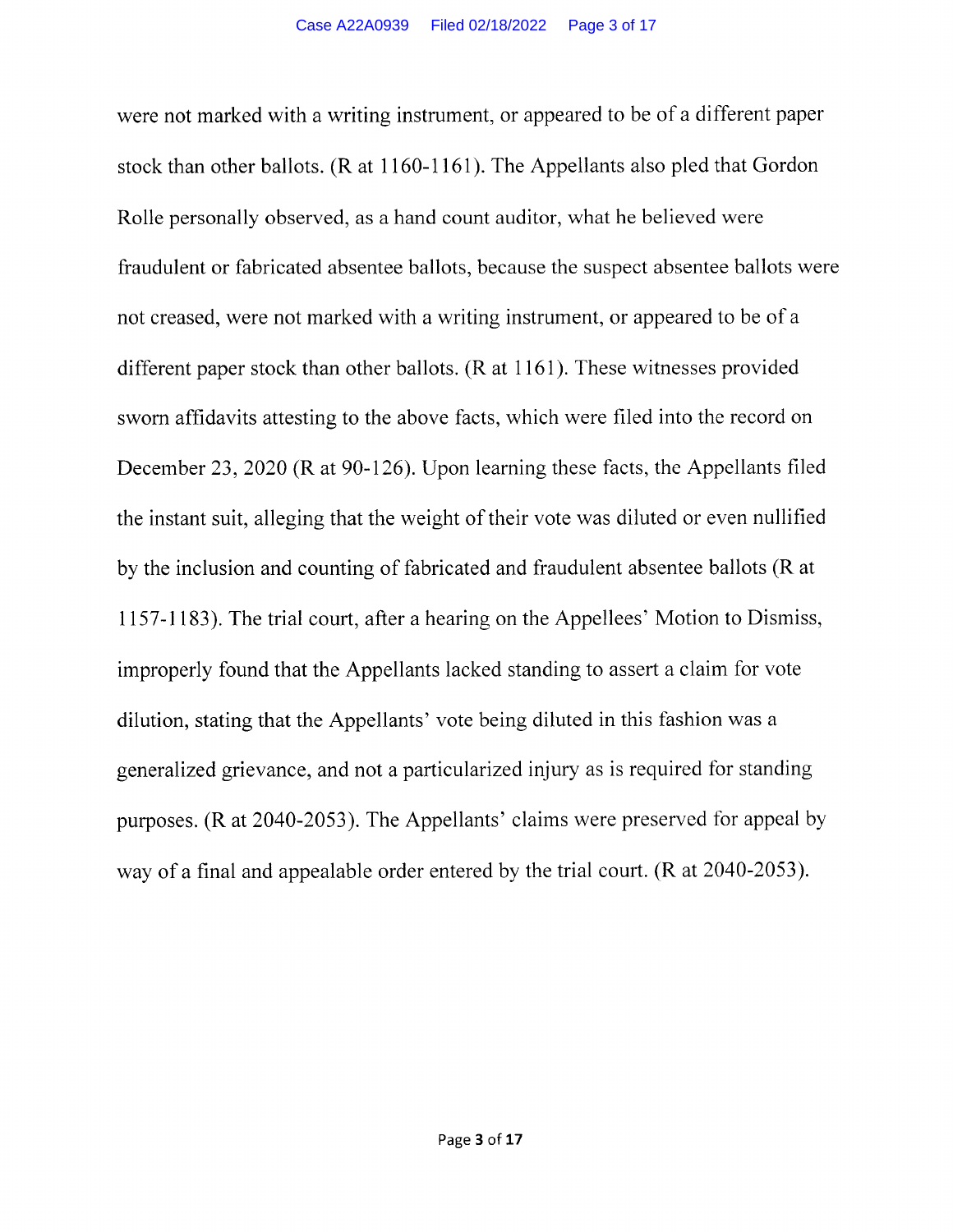#### PART TWO

### A. JURISDICTION.

The Court of Appeals of Georgia has jurisdiction to hear this case pursuant to

O.C.G.A. \$ 15-3-3.I (2020), and the Georgia Constitution of 1983, Article VI,

Section VI, Paragraphs II-III.

# B. ENUMERATION OF ERRORS.

# 1. THE TRIAL COURT COMMITTED REVERSIBLE ERROR WHEN IT FOUND THAT THE APPELLANTS LACKED STANDING TO ASSERT THEIR VOTE DILUTION CLAIMS.

# PART THREE

# A. STANDARD OF REVIEW.

Here, the Appellants contend that the appropriate standard of review on a motion to dismiss is de novo. Pursuant to Walker County v. Tri-State Crematory, 284 Ga. App. 34 (2007), the case states in pertinent part, "[f]inally, we review the dismissal de novo, construing the complaint's allegations and all possible inferences therefrom in favor of the plaintiff."

Further, the Appellants contend that the appropriate standard of review on a question of law is also de novo. Pursuant to Suarez v. Halbert,246 Ga. App. 822, <sup>824</sup>(l) (2000), a legal question is reviewed de novo or independently reviewed on appeal. Since no deference is owed to the trial court's ruling on a legal question, the "plain legal error" standard of review is applied.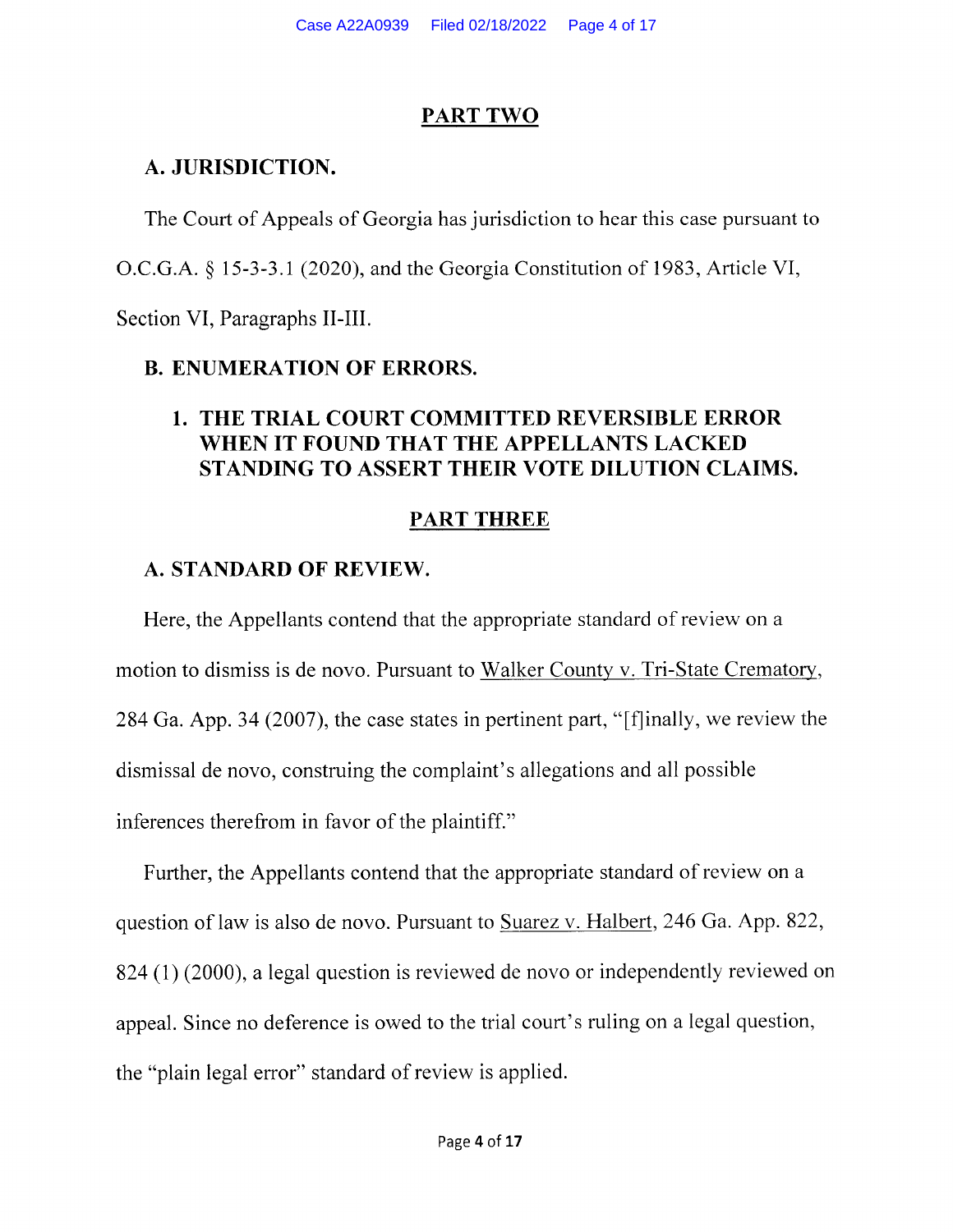#### B. ARGUMENT AND CITATIONS OF AUTHORITY.

The Appellants assert that not only do they have a cause of action, they also have standing to assert their cause of action. In Sierra Club v. Morton, 405 U.S 727 ,731 (1972), standing was defined as "a sufficient stake in an otherwise justiciable controversy to obtain judicial resolution of that controversy." One's vote is personal and sacred to each person, so much so that persons cast their votes in secrecy from all other persons, and persons who cast a vote are required to inform no one of their choices of candidates. Vote dilution diminishes one's personal right, and dissuades the individual from exercising their right and ability to participate in the political process.

Numerous cases over the years show that persons whose vote was diluted or debased through some action, be it by gerrymandering, ballot box stuffing, or prohibitions on the freedom to exercise their right to vote, have standing to assert <sup>a</sup> claim for their grievances. The courts found in such cases that one had standing to assert a claim. In doing so, the United States Supreme Court reasoned that "[c]onfidence in the integrity of our electoral processes is essential to the functioning of our participatory democracy. Voter fraud drives honest citizens out of the democratic process and breeds distrust of our government. Voters who fear their legitimate votes will be outweighed by fraudulent ones will feel disenfranchised. '[T]he right of suffrage can be denied by a debasement or dilution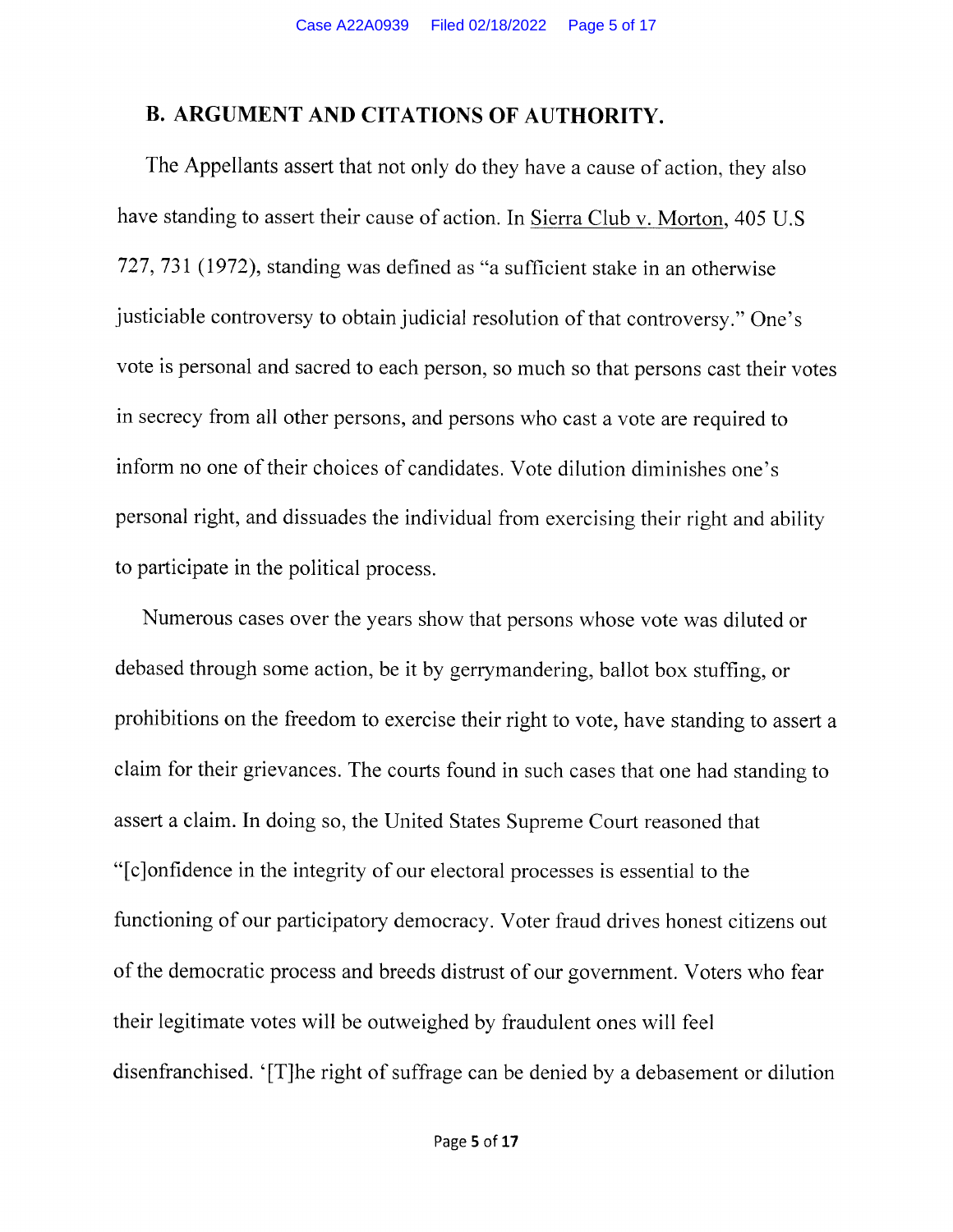of the weight of a citizen's vote just as effectively as by wholly prohibiting the free exercise of the franchise."" Purcell v. Gonzalez, 549 U.S. 1 (2006).

Specifically, in Reynolds v. Sims, the Supreme Court stated that: "The right to vote can neither be denied outright, Guinn v. United States, 238 U.S. 347, 35 S.Ct. 926, 59 L.Ed. 1340, Lane v. Wilson, 307 U.S. 268, 59 S.Ct. 872, 83 L.Ed. 1281, nor destroyed by alteration of ballots, see United States v. Classic, 313 U.S. 299, 315, 61 S.Ct. 1031, 1037, 85 L.Ed. 1368, nor diluted by ballot-box stuffing, Ex parte Siebold, 100 U.S. 371, 25 L.Ed. 717, United States v. Saylor, 322 U.S. 385,64 S.Ct. 1101, 88 L.Ed. t34l." Reynolds v. Sims,377 U.S. 533, 555 (1964) (Emphasis added).

Moreover, "...citizens of the United States who were legally entitled to vote at the polling places where defendants officiated, in the free exercise and enjoyment of the rights and privileges guaranteed to the citizens by the Constitution and laws of the United States, namely, the right and privilege to express by their votes their choice of a candidate for Senator and their right to have their expressions of choice given full value and effect by not having their votes impaired, lessened, diminished, diluted, and destroyed by fictitious ballots fraudulently cast and counted, recorded, returned, and certified." United States v. Saylor, 322 U.S. 385 (1944) (Emphasis added). As such, a direct infringement upon *any* of one's fundamental rights is a direct, personal and particularized attack and thus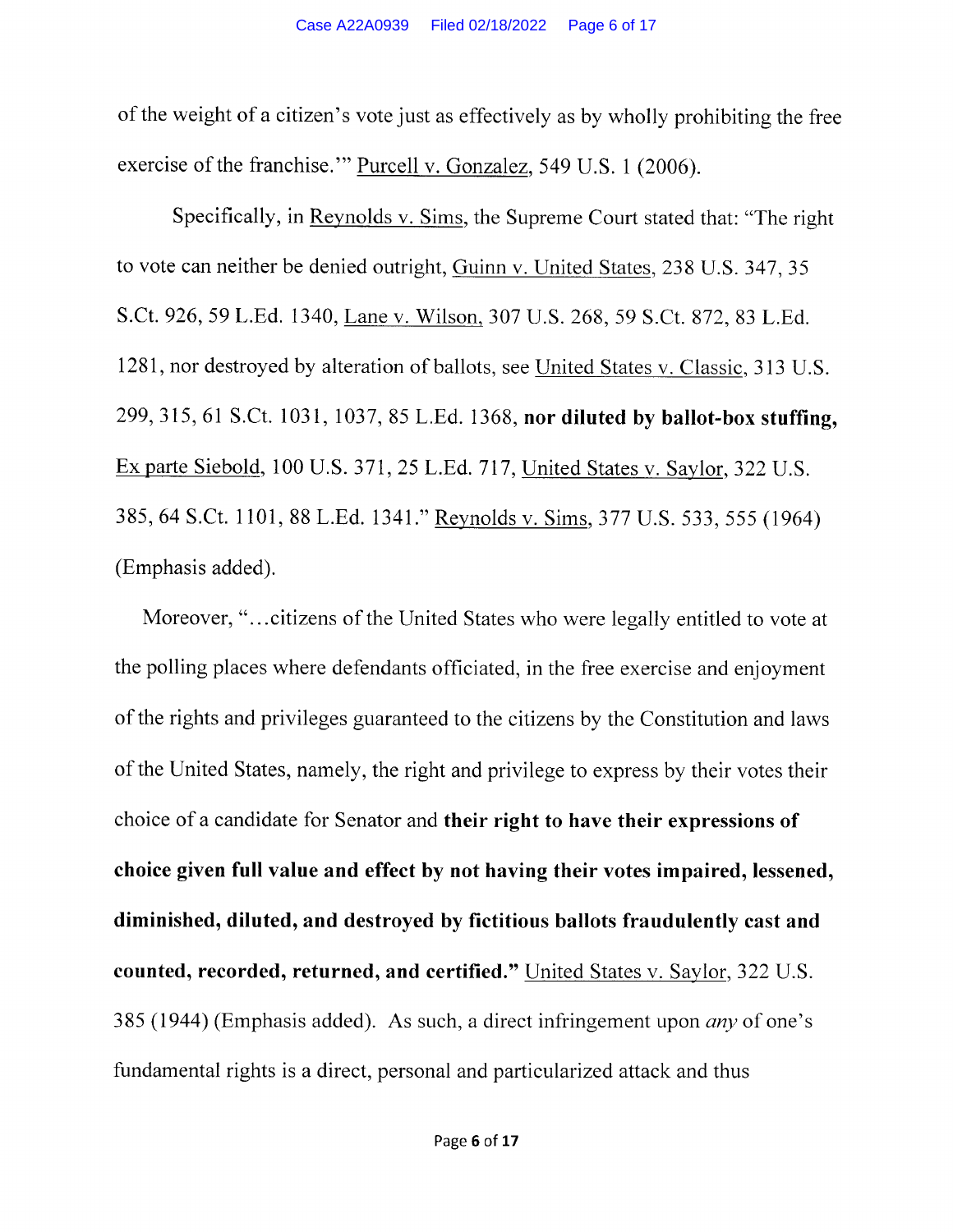automatically confers standing on anyone wishing to challenge such a direct infringement to vindicate the infringement upon their constitutional rights. The Appellants, having had their vote diluted, have pled state due process and state equal protection claims that definitively show standing to assert their claims.

# 1. THE TRIAL COURT COMMITTED REVERSIBLE ERROR WHEN FOUND THAT THE APPELLANTS LACKED STANDING TO ASSERT THEIR VOTE DILUTION CLAIMS.

The Appellants meet all the elements of standing. The general rule in Georgia is that the following elements must be present: "(1) an injury in fact; (2) a causal connection between the injury and the causal conduct; and (3) the likelihood that the injury will be redressed with a favorable decision. Granite State Outdoor Advertising, Inc. v. City of Roswell, 283 Ga. 417 (2008). The bulk of the issue presented in this case centers around injury in fact.

# a). INJURY IN FACT.

Voting is a well-established fundamental and constitutional right, and that right includes the right to ensure that one's vote is not debased or diluted by fraud. The Appellants have suffered an injury in fact because they contend the weight and value of their votes have been, and will in the future, be affected by the insertion of counterfeit ballots into elections result. This insertion of counterfeit ballots has and will continue to dilute and debase the Appellants' vote value. Thus, their personal stake in the political process is minimized. To assert standing, "[a]s a general rule,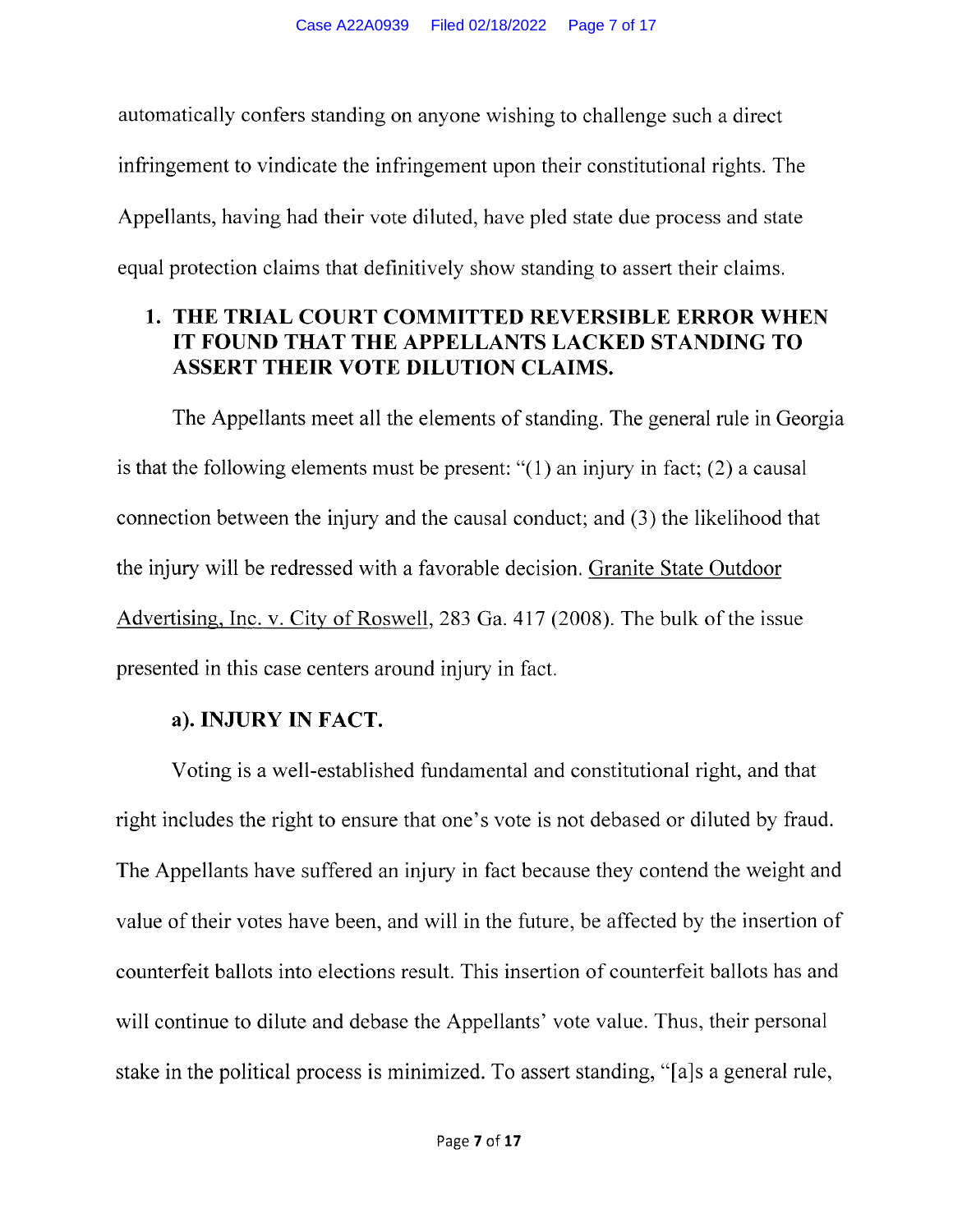<sup>a</sup>litigant has standing to challenge the constitutionality of a law [an act] only if the law [the act] has an adverse impact on that litigant's own rights." Feminist Women's Health Center v. Burgess, 282 Ga. 433, 434 (1) (2007). Additionally, "a prerequisite to attacking the constitutionality of a statute [an act], the complaining party must show that it is hurtful to the attacker." Parker v. Leeuwenburg, 300 Ga. 789 (2017) (citing Agan v. State,272 Ga, 540,542 (1) (2000)). However, the alleged injury must be particularized to the individual. "A particularized injury is one that 'affect[s] the plaintiff in a personal and individual way."' 'Wood v. Raffensberger, 981 F.3d 1307 (11<sup>th</sup> Cir. 2020). Further expanding on particularization of an injury, "the Supreme Court has made clear that'a person's right to vote is individual and personal in nature,' so 'voters who allege facts showing disadvantage to themselves as individuals have standing to sue."' Jacobson v. Fla. Sec'y of State, 974 F.3d 1236 (11<sup>th</sup> Cir. 2020) (quoting Gill v. Whitford, 138 S. Ct. 1916, 1929 (2018). The Appellants have been disadvantaged by the dilution of their vote and being removed from the full value of participating in the political process.

In Wood, the Appellant was an aggrieved elector who sued Secretary of State Brad Raffensperger, among others, over how Georgia conducted the November 2020 election. The Court determined that Wood had based "his standing on the interest in 'ensur[ing that] ... only lawful ballots are counted"' , and that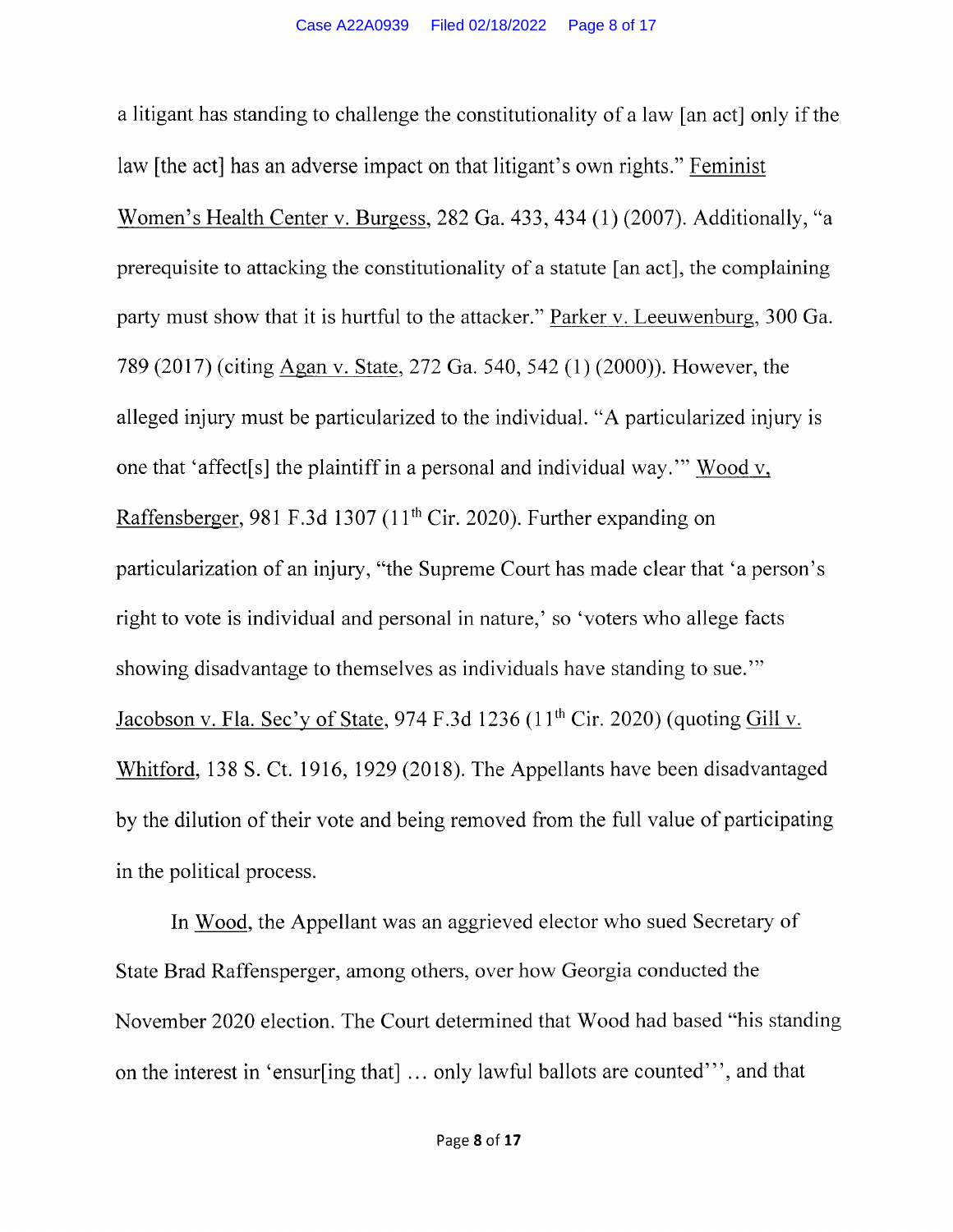such a grievance was a generalized grievance. Wood, at 1314. The Appellant also claimed that his vote was diluted but failed to provide a point of comparison. Id. The Court dismissed this case on standing and other grounds. Wood, at 1313.

Distinguished from Wood, the Appellants' claims are not for the general enforcement of the election laws or general disputes over counting and marking of ballots. Specifically, this case is to ensure that the Appellants' votes are not diluted and are given the full weight of value to be afforded a valid vote within the context of the political process. The insertion of counterfeit ballots into an election result amounts to stuffing the ballot box, which violates state equal protection and state due process. A counterfeit ballot would not be entitled to be counted and considered in a result because it dilutes the value of the valid and authentic ballots cast for candidates that do not prevail. So, as a point of comparison and distinct from Wood, counterfeit ballots lessen the value of the one groups' vote, while simultaneously increasing the value of another groups' vote, which has the similar effect as gerymandering.

Gerrymandering has not been found to be a generalized grievance because, as in this case, not all of the citizenry can assert the claim, only those whose constitutional rights have been affected by the vote dilution. The mere fact that many people may assert a claim does not mean that each has not suffered an individualized harm. Each voter whose vote was marginalized by the insertion of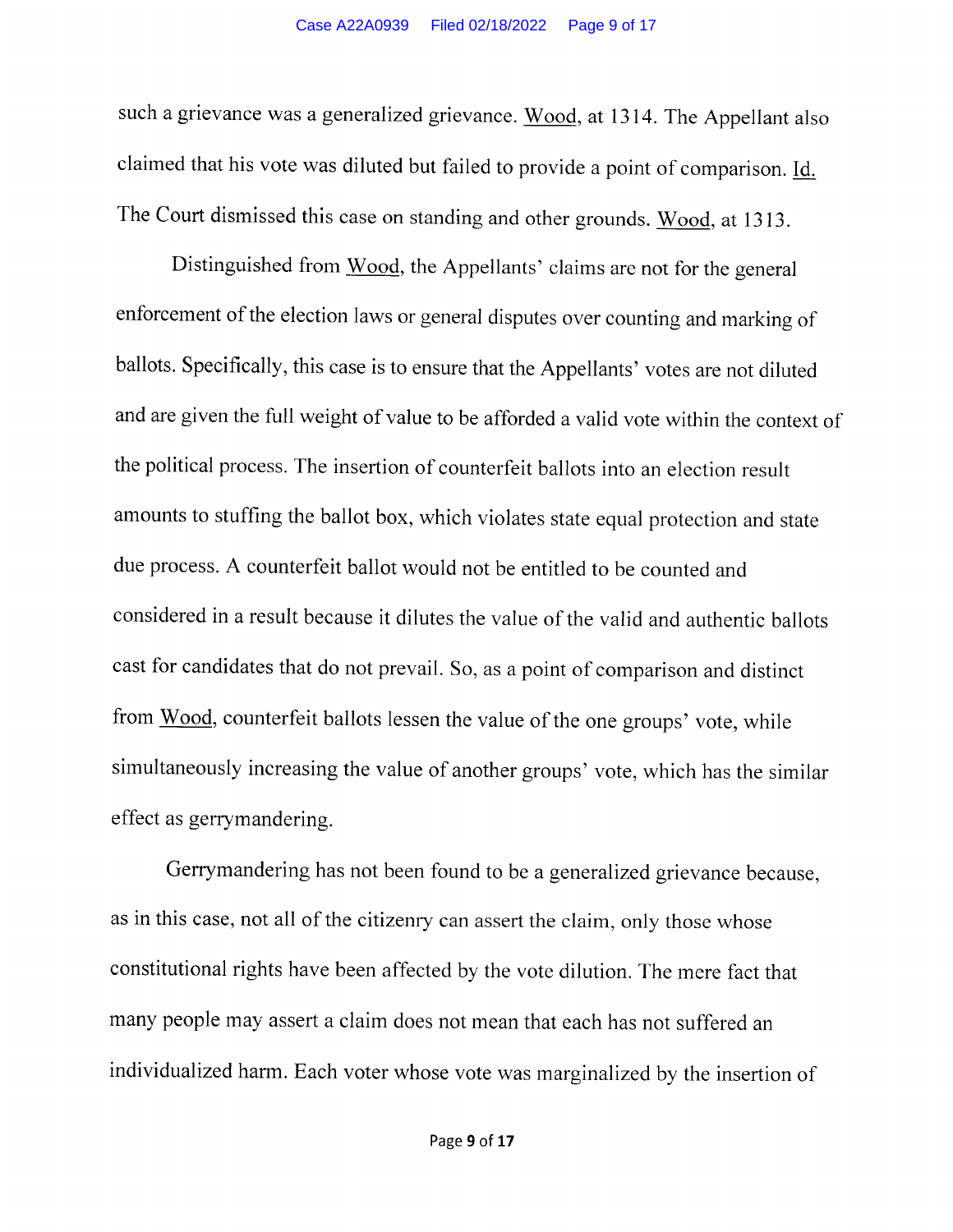counterfeit ballots has been denied equal protection of the "one person, one vote" standard by which elections are supposed to be conducted. Such marginalization is not a generalized grievance of the electorate, but is concrete and particularized to those whose vote value is undermined and weakened because while the first group's vote value is lessened, the second group's vote value is increased by the dilution of the first group's vote value. The injury is therefore concrete and particularized to each such individual within the diluted group. This is similar to the effect of gerymandering a group's vote value by diluting it via manipulation of the location of district boundaries. This is not a generalized election law grievance that goes to seeking the implementation of general election law or abare assertion of a statute or act being unconstitutional, but strikes at the heart of the value of each citizen's vote, which is a particularized harm to that individual's rights. It is a fundamental principle of free government that we must uphold the "one person, one vote" standard.

In Jacobson, the Appellant sued the Florida Secretary of State over how candidates were listed on ballots. In that case, the Appellant claimed that listing the incumbent first, which in recent years has mostly been Republicans, violated the First and Fourteenth Amendments, because some voters tend to vote for the first candidate listed, regardless of party. Jacobson, at 1241. The Appellant contended that she would be injured because such placement could cause her preferred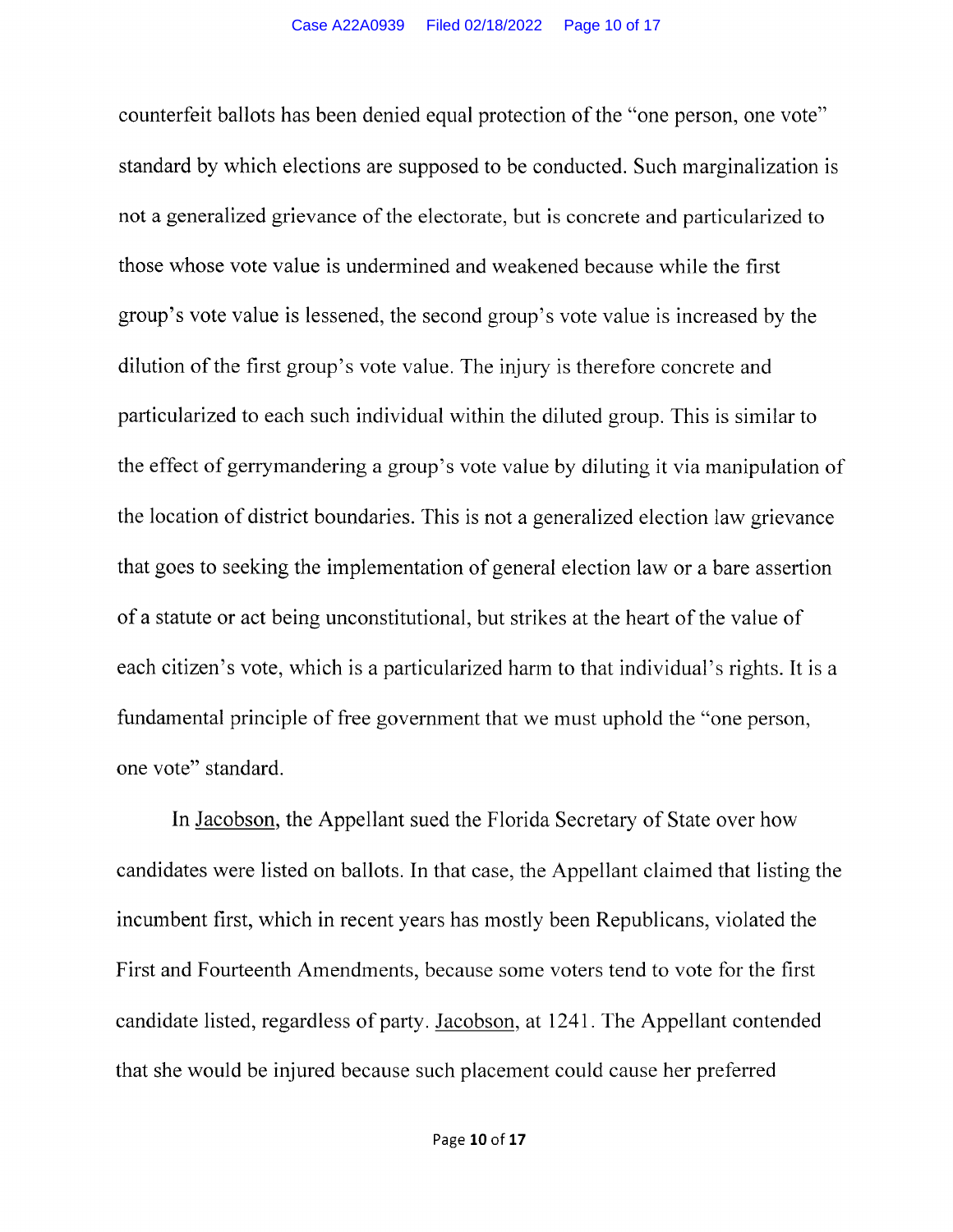candidate to lose.  $\underline{Id}$ , at 1246. The Court ruled that the Appellant had not only not shown specific facts to show any such injury, but that the alleged injury could "neither be fairly traceable to the Secretary nor redressable by a judgment against her [the Secretary]...." Id., at 1241.

Jacobson is distinguished from the present case because that case shows that no one has a right of action based solely on the outcome of an election. The injury specified in Jacobson is a general injury to everyone in Florida whose candidate loses and the harm of her candidate not winning was not an injury in fact because one does not have a right to have their preferred candidate win. Thus, her injury was not personal to her individual constitutional rights. This case is not about the outcome of an election; this case is about how the Appellants' votes were diluted via the insertion of counterfeit ballots, which gave rise to the Appellants' state due process and state equal protection arguments. However, the case specifically points out that one does have a right of action for their vote being diminished or debased, which is exactly what the Appellants' assert. The Court determined that voters "have an interest in their ability to vote and in their vote being given the same weight as any other."  $\underline{\text{Id}}$ ., at 1246. (Emphasis added). Furthermore, the Court also concluded that "absent any evidence of vote dilution or nullification, a citizen is not injured by the simple fact that a candidate for whom she votes loses or stands to lose an election."  $\underline{Id}$ ., at 1247 (emphasis added). These statements show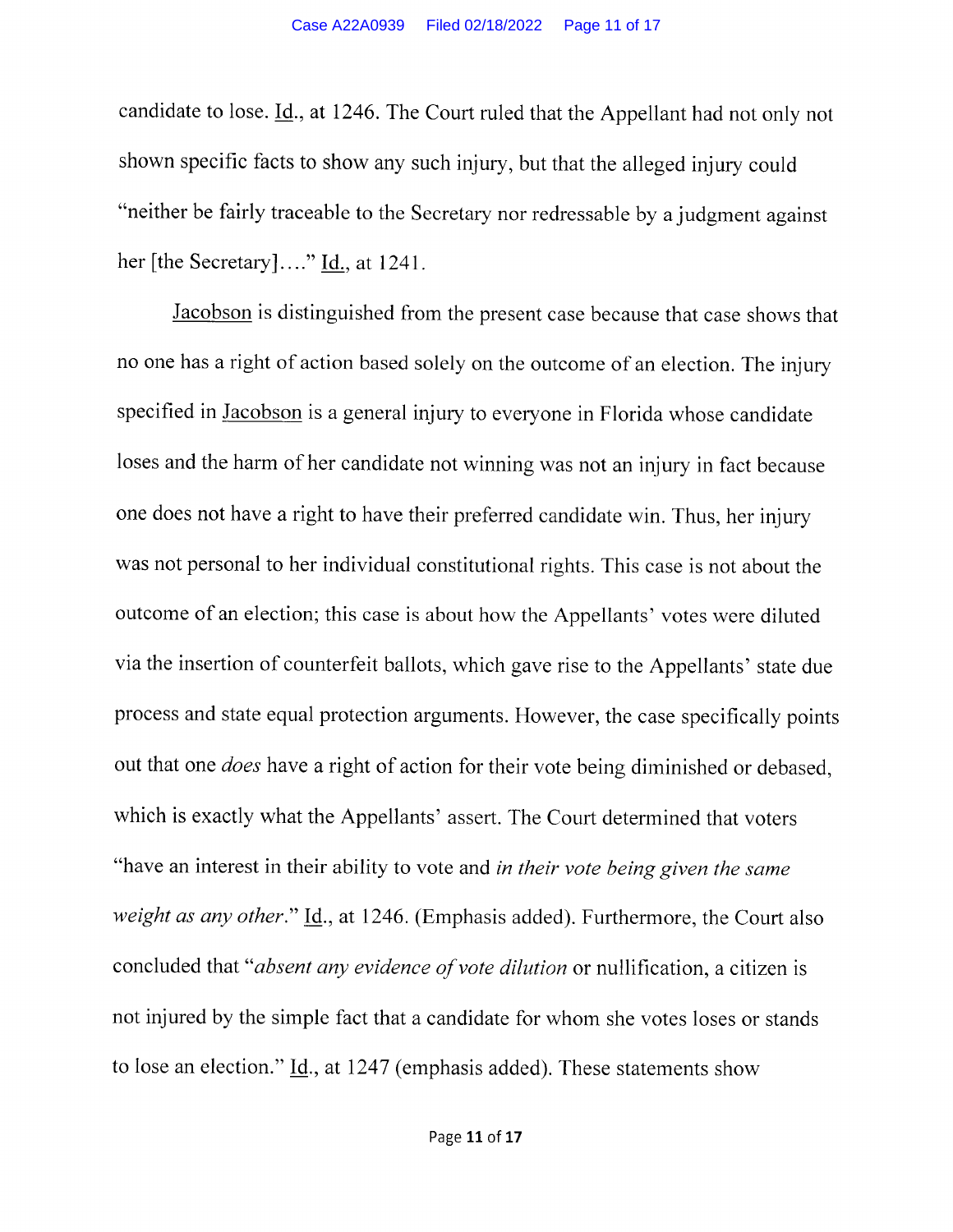definitively that vote dilution, the very act alleged by the Appellants, is a particularized injury for which the Appellants have standing to assert.

The public policy implications of allowing this ruling to become law are enorrnous. The upholding of a decision that in effect states that if large groups share a similar injury, it bars them from vindicating their individual rights has repercussions that will institutionalize election fraud and other harms in this state. The public policy of not allowing generalized grieves goes to where an individual seeks to challenge govemment action for the sake of challenging government action, without more injury than that the act or statute is unconstitutional. The Appellants have shown injury in fact because they have averred more than just <sup>a</sup> general grievance about the general enforcement of the law or the general claim that an act or statute is unconstitutional; they have averred that their individual right to have their votes given equal weight under the law has been violated. Ergo, the Appellants have met the element of injury in fact.

#### b). A CAUSAL CONNECTION BETWEEN THE ACT AND INJURY.

As previously stated, the general rule for standing in Georgia requires the presence of the following elements: "(1) an injury in fact; (2) a causal connection between the injury and the causal conduct; and (3) the likelihood that the injury will be redressed with a favorable decision. Granite State Outdoor Advertising, Inc. v. City of Roswell, 283 Ga. 417 (2008). The analysis now turns to the second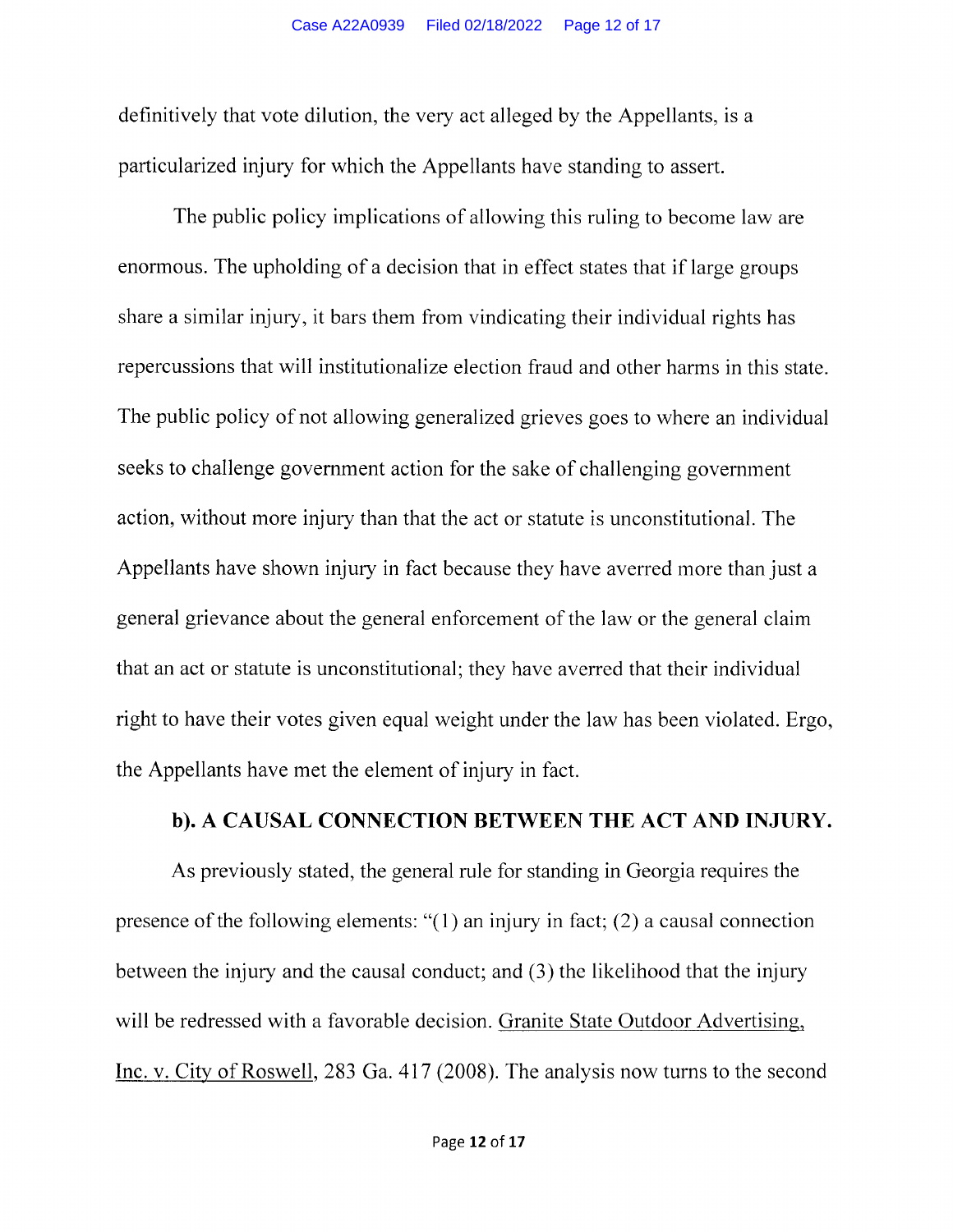element.

Here, the Appellants assert that the insertion of counterfeit ballots into Fulton County's vote count for the November, 2020 election has diluted the weight of their vote and would affect future elections. Such insertion of counterfeit ballots is the cause of the Appellants' injury. Within the right to vote is the right for one's vote to counted fairly and accurately, without the interference of debasement, dilution, or prohibition. But for the Appellees' lack of oversight on their agents, the Appellants would not have suffered the injury of having their vote diluted or having their vote diluted in future elections. Therefore, the causal connection is the conduct of the insertion of counterfeit ballots, which directly diluted the Appellants' votes, and would do the same in future elections, which is the injury for which the Appellants now assert.

### c). REDRESSABILITY OF THE HARM.

Again, the general rule for standing in Georgia requires the presence of the following elements: "(1) an injury in fact; (2) a causal connection between the injury and the causal conduct; and (3) the likelihood that the injury will be redressed with a favorable decision. Granite State Outdoor Advertising, Inc. v. City of Roswell,283 Ga.417 (2008). The discussion now turns to the third element, redressability.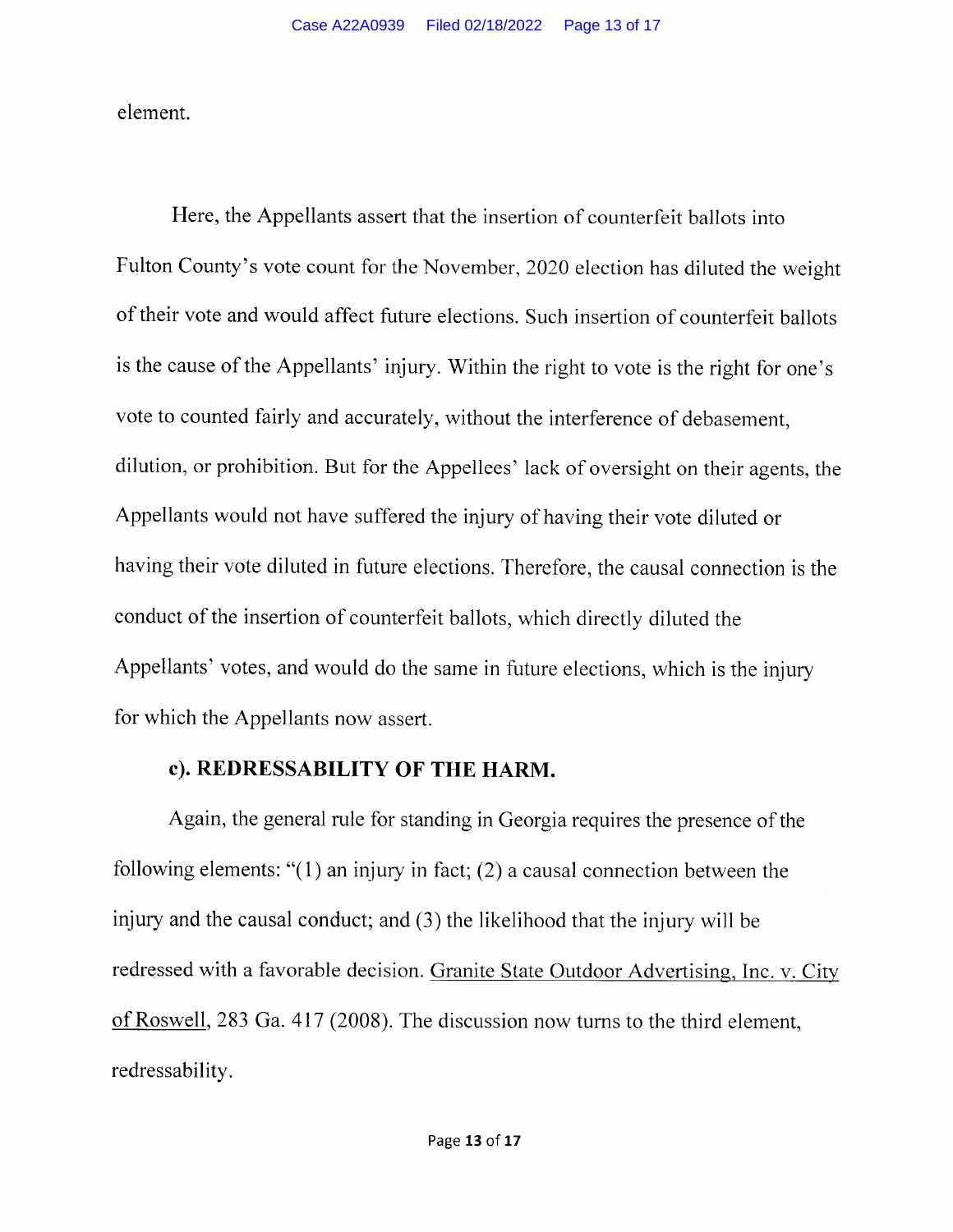Georgia law holds that a declaratory judgment is a remedy that redresses one's grievances. O.C.G.A.  $\S$  9-4-2 (2020). In the instant case, the Appellants seek a declaratory judgment finding a violation of their state constitutional rights from vote dilution from the November 2020 election and future elections, which proves that their votes were diluted. The trial court had already granted access to the paper absentee ballots before issuing its ruling on standing. Reversing the trial court's decision on standing would allow the Appellants to move forward with their state constitutional claims, thus redressing the Appellants grievances.

# C. CONCLUSION

In conclusion, taking the facts as pled in this civil action as true, the trial court committed reversible emor when it dismissed the Appellants' cause of action for lack of standing. The Appellants pled that there was an actual dilution and debasement of their votes, and it is imminent that such actions will occur in further elections. The Appellants contend that they have not pled a generalized grievance which merely asserts some statute or act is unconstitutional without more, but they have pled an actual injury in fact to their individual constitutional rights, by way of vote dilution. Therefore, the Court must REVERSE, and REMAND based upon the proper showing of standing.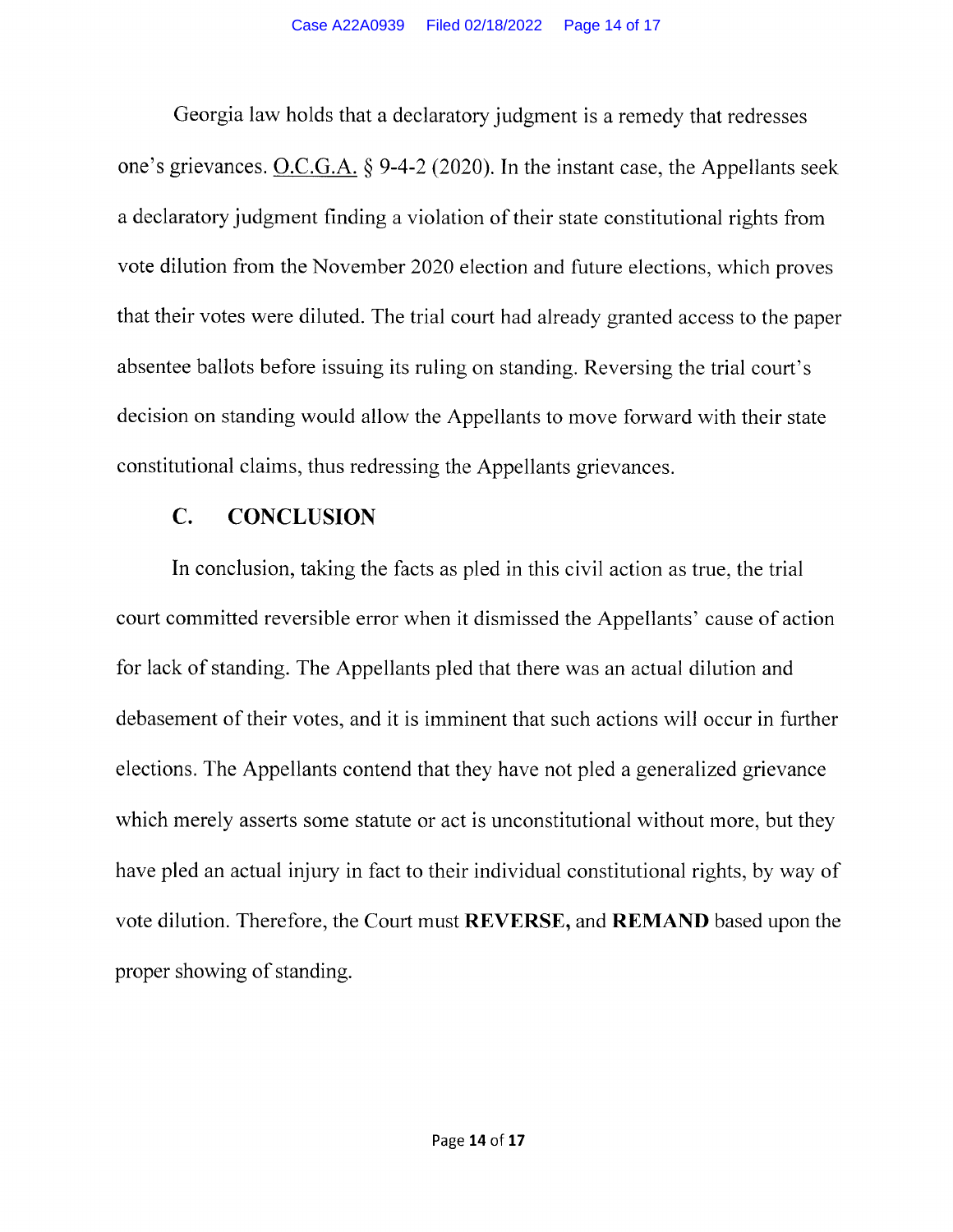This submission does not exceed the word count limit imposed by Rule 24.

Respectfully submitted this the 18th day of February, 2022.

# MADDOX & HARDING, LLC

 $/s/$  Todd A. Harding Todd A. Harding, For the Firm Ga. Bar No.: 101562 Attorneys for Appellants

Maddox & Harding, LLC Attomeys at Law I l3 E. Solomon Street Griffin, GA 30223 (770) 229-4s78 (770) 228-911 I facsimile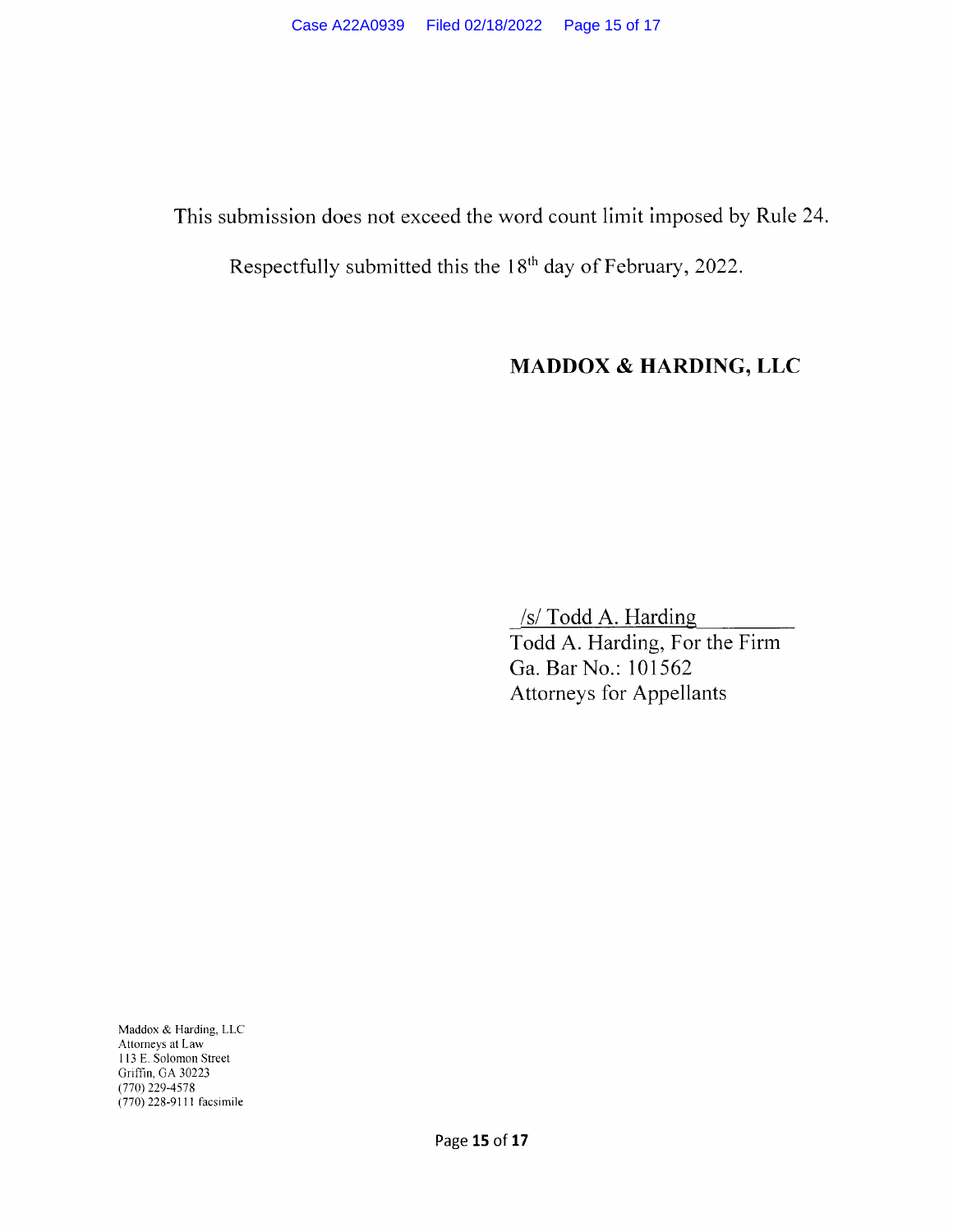# IN THE COURT OF APPEALS STATE OF GEORGIA GARLAND FAVORITO et al.,

#### APPELLANTS,

#### v. **CASE NO.: A22A0939**

# ALEX WAN et al., APPELLEES.

#### CERTIFICATE OF SERVICE

This is to certify that I have this day served the Parties via their counsels of record, a true

and correct copy of the APPELLANTS' BRIEF via U.S. Mail, to the following addresses:

3151 Maple Drive, N.E. 141 Pryor Street<br>Atlanta. Georgia 30305 Suite 4038 Atlanta, Georgia 30305

Amanda Clark Palmer 3151 Maple Drive, N.E.<br>
Atlanta. Georgia 30305 141 Pryor Street, SW Atlanta, Georgia 30305

1305 Mall of Georgia Blvd Buford, Georgia 30519 Gagan Vaideeswaren

2500 Old Milton Parkway, Suite 200 Alpharetta, Georgia 30009 Cheryl Ringer

2500 Old Milton Parkway, Suite 200 Alpharetta, Georgia 30009 Dominique Martinez

W. Charles Bundren Suite 4038 Frisco, Texas 75034

2500 Old Milton Parkway, Alpharetta, Georgia 30009

Donald F. Samuel David Lowman<br>
51 Maple Drive, N.E. 141 Pryor Street, SW Atlanta, Georgia 30303

Suite 4038 David Joyner Atlanta, Georgia <sup>30303</sup>

141 Pryor Street, SW Robert D. Cheeley<br>
0 Old Milton Parkway, Atlanta, Georgia 30303

l4l Pryor Street, SW Gabrielle Holland Suite 4038<br>
0 Old Milton Parkway, Atlanta, Georgia 30303

141 Pryor Street, SW <sup>8</sup>Wimbledon Ct. Atlanta, Georgia <sup>30303</sup>

Kaye Burwell Preston Halliburton 141 Pryor Street, SW<br>
00 Old Milton Parkway. Suite 4038 Suite 200 Atlanta, Georgia <sup>30303</sup>